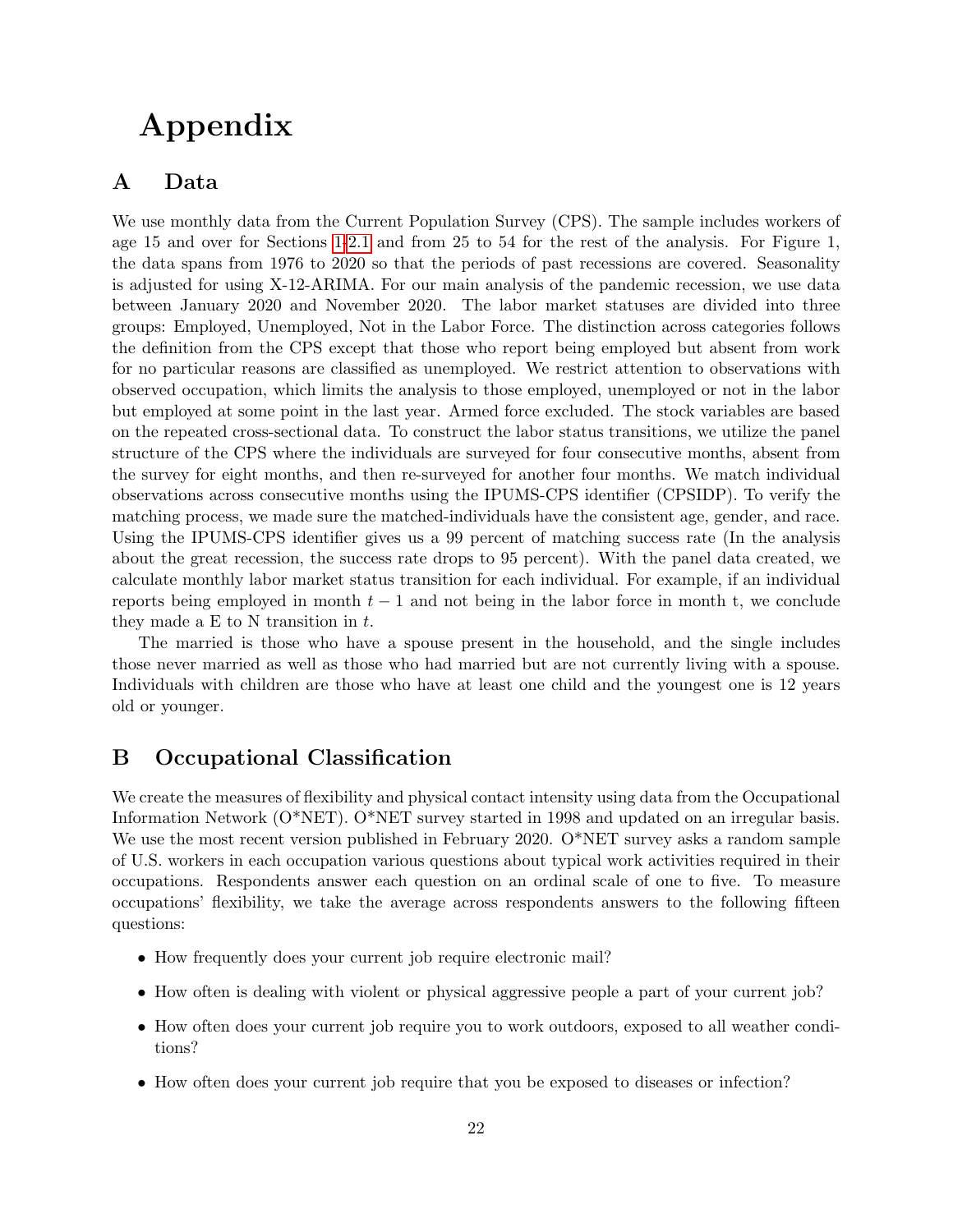- How often does your current job require that you be exposed to minor burns, cuts, bites, or stings?
- How much time in your current job do you spend walking or running?
- In your current job, how often do you wear common protective or safety equipment such as safety shoes, glasses, gloves, hearing protection, hard hats, or life jackets?
- How important is inspecting equipment, structures, or materials to the performance of your current job?
- How important is performing general physical activities to the performance of your current job?
- How important is handling and moving objects to the performance of your current job?
- How important is controlling machines and processes to the performance of your current job?
- How important is operating vehicles, mechanized devices, or equipment to the performance of your current job?
- How important is repairing and maintaining mechanical equipment to the performance of your current job?
- How important is repairing and maintaining electronic equipment to the performance of your current job?
- How important is performing for or working directly with the public to the performance of your current job?

To compute the contact intensity measure, we use the following question asking about physical proximity to other people:

• How physically close to other people are you when you perform your current job?

Again, respondents answer on an ordinal scale of one to five. Unlike other questions, however, each number is assigned with a specific example describing the physical distance to other people (1: beyond 100 ft., 2: private office, 3: shared office, 4: at arm's length, 5: near touching). Table 6 presents the measures of flexibility and physical contact intensity by occupations' major groups.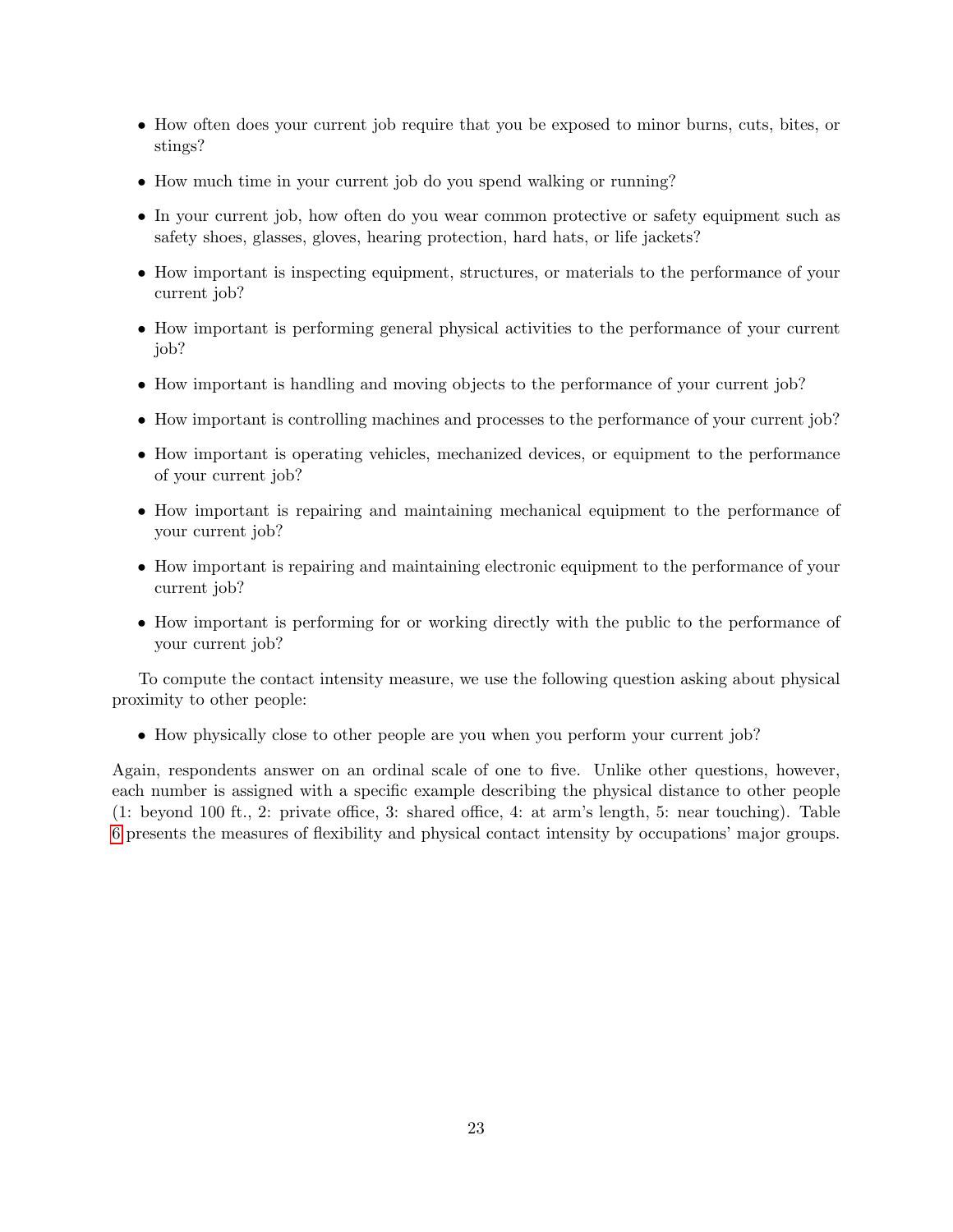| SOC code | Occupation Group                               | Inflexibility | Intensity |
|----------|------------------------------------------------|---------------|-----------|
| 11       | Management                                     | 2.0           | 3.0       |
| 13       | <b>Business</b>                                | $1.5\,$       | 2.8       |
| 15       | Computer and Mathematical                      | 1.4           | 2.6       |
| 17       | Architecture and Engineering                   | 2.1           | 3.0       |
| 19       | Life, Physical and Social Science              | 1.9           | 2.7       |
| 21       | Community and, Social Services                 | 1.9           | 3.2       |
| 23       | Legal                                          | $1.6\,$       | 2.4       |
| 25       | Education, Training and Library                | 2.1           | 4.3       |
| 27       | Arts, Design, Entertainment, Sports, and Media | 1.8           | 3.2       |
| 29       | Healthcare Practitioners, and Technical        | 2.6           | 4.4       |
| 31       | Healthcare Support                             | 2.6           | 4.8       |
| 33       | Protective Service                             | 2.7           | 3.8       |
| 35       | Food Preparation and Serving                   | 2.7           | 4.2       |
| 37       | Building, Grounds Cleaning and Maintenance     | $3.0\,$       | 2.9       |
| 39       | Personal Care and Service                      | 2.5           | 4.2       |
| 41       | Sales and Related                              | $2.1\,$       | 3.6       |
| 43       | Office and Administrative                      | 2.1           | 3.4       |
| 45       | Farming, Fishing and Forestry                  | $3.0\,$       | 3.3       |
| 47       | Construction Trades and Extraction             | 3.3           | 4.0       |
| 49       | Installation, Maintenance and Repair           | 3.3           | 3.4       |
| 51       | Production                                     | 2.9           | 3.4       |
| 53       | Transportation and Material Moving             | $3.0\,$       | 3.6       |

Table 6: Occupations by Flexibility and Contact Intensity

Author's calculations based on O\*NET.

| Table 7: Occupational Distribution by Gender During the Great Recession |  |  |  |  |
|-------------------------------------------------------------------------|--|--|--|--|
|                                                                         |  |  |  |  |

| Group                    | Employed women | Employed men Total employed Female share |           |
|--------------------------|----------------|------------------------------------------|-----------|
| Flexible, High-contact   |                |                                          |           |
| Flexible, Low-contact    | 56             |                                          | 52        |
| Inflexible, High-contact |                |                                          | $H\sigma$ |
| Inflexible, Low-contact  |                |                                          |           |

Distribution of employment across occupations by gender in March-November 2007. All values in percentage. Source: Author's calculations based on CPS.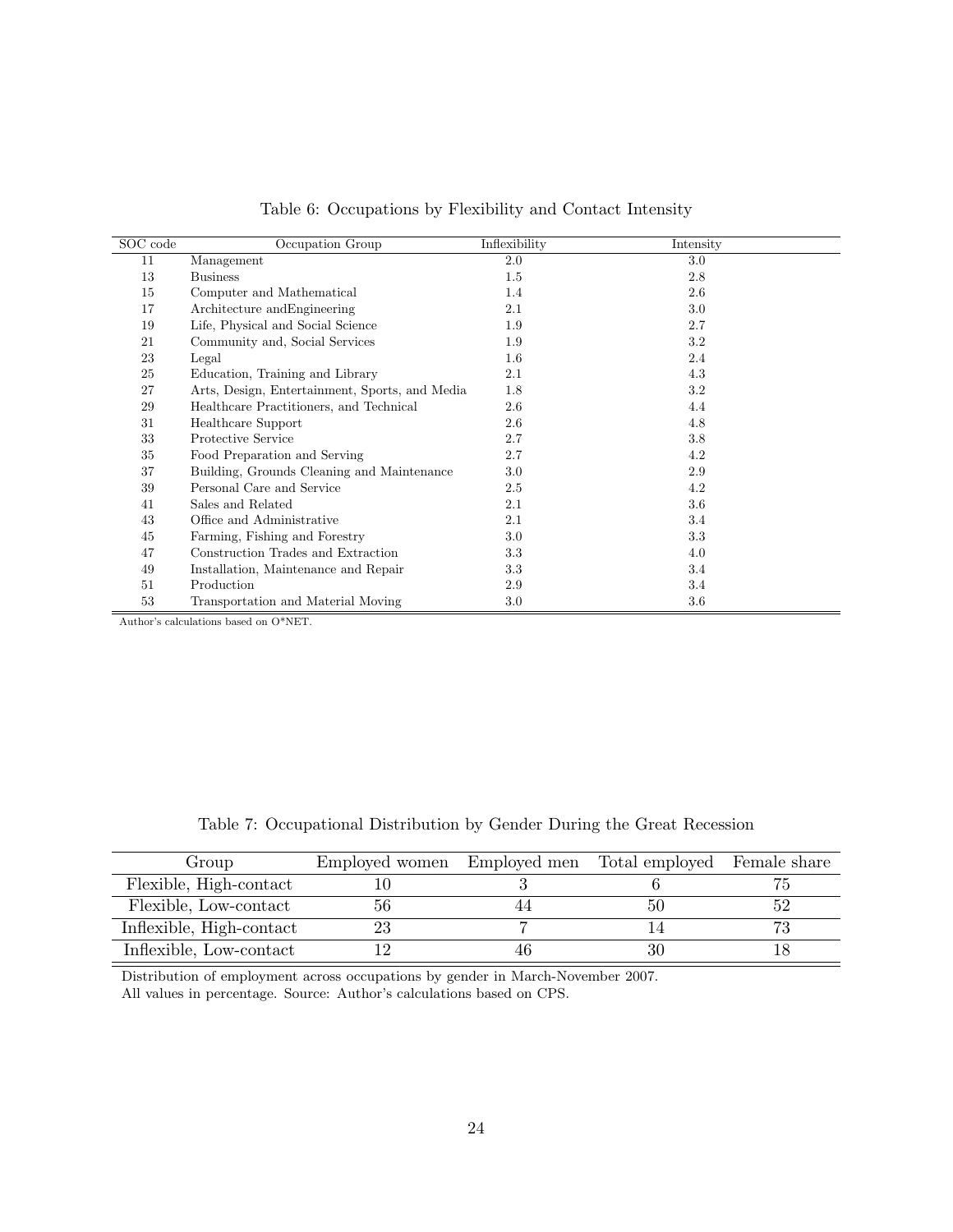## C Exposure to Standard Recessions by Gender and Occupation

We report summary statistics on the cyclicality of employment by gender, marital status and occupation. We consider the four occupational categories defined in Section 3 and we measure employment as the employment to population ratio for each category of worker. We extract the cyclical component from the employment series with a Hodrick-Prescott filter with smoothing parameter  $\lambda = 6.5$ . Flexible/Low contact occupation have the lowest standard deviation relative to GDP, whereas Inflexible/Low contact have the highest, though both have high correlations with GDP lagged by one year. Inflexible/High contact occupations have the lowest standard deviation relative to GDP and the lowest correlation.

Within occupation, there is a substantive difference in the standard deviation relative with and the correlation to GDP by gender and marital status. For both single and married workers, men display higher cyclicality, and the cyclicality is substantially higher for singles compared to married for both men and women. The gender differences in these measure of cyclicality are most pronounced for single workers. for all occupations other than Inflexible/High contact, there are only very small differences in cyclicality between married men and married women.



Figure 7: Standard deviation relative to and correlation with GDP per capita of the employmentto-population ratio (E/P) by gender and marital status, 1976-2018. Source: Albanesi et al. (2020) based on CPS March Supplement.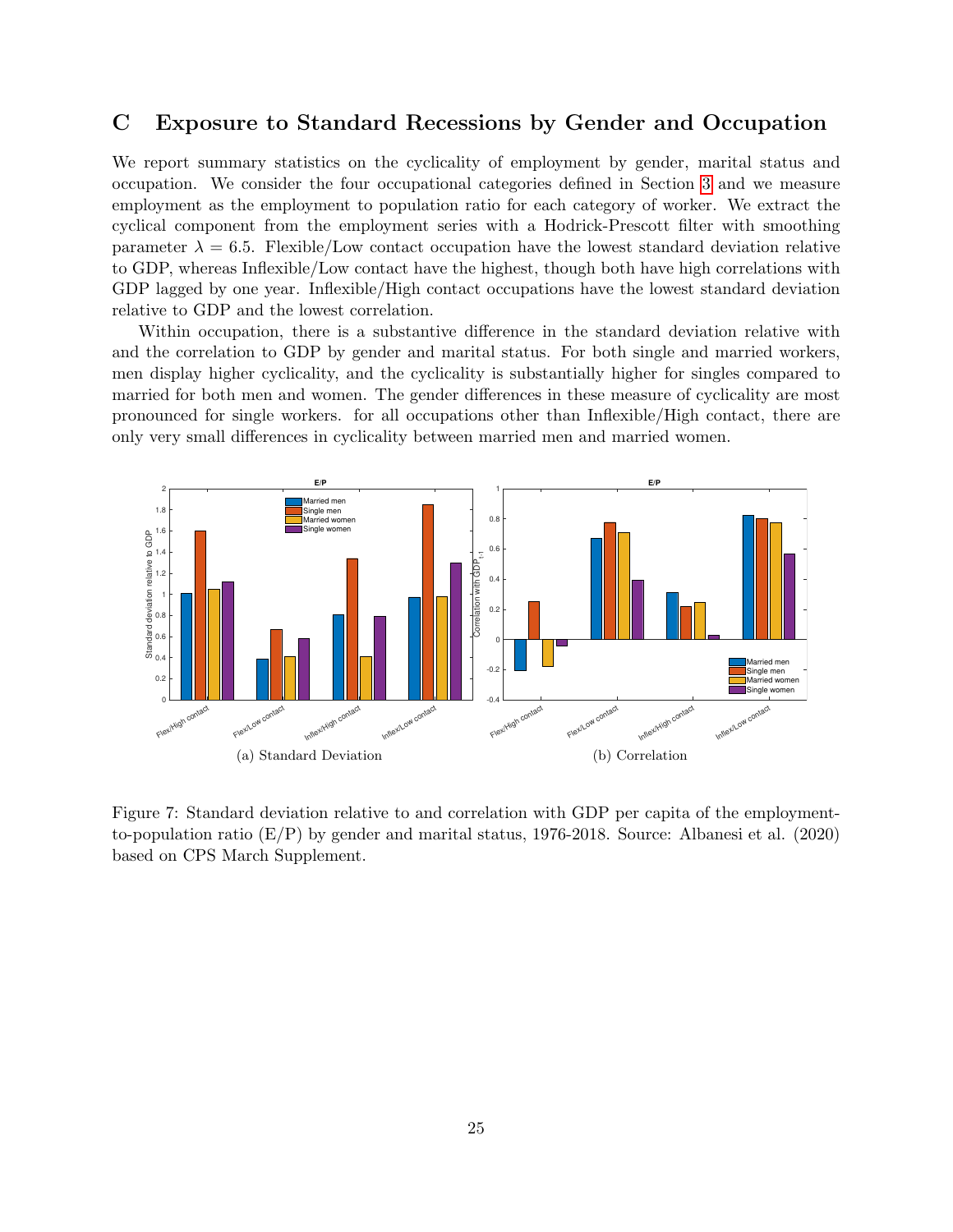

# D Regression Results for Unemployment during the Pandemic

Figure 8: Female-male difference in changes in employment since February 2020, estimated from equation 1 with and without occupation controls. See note to Table 3. Error bars denote 90% confidence intervals. Source: Author's calculations from CPS.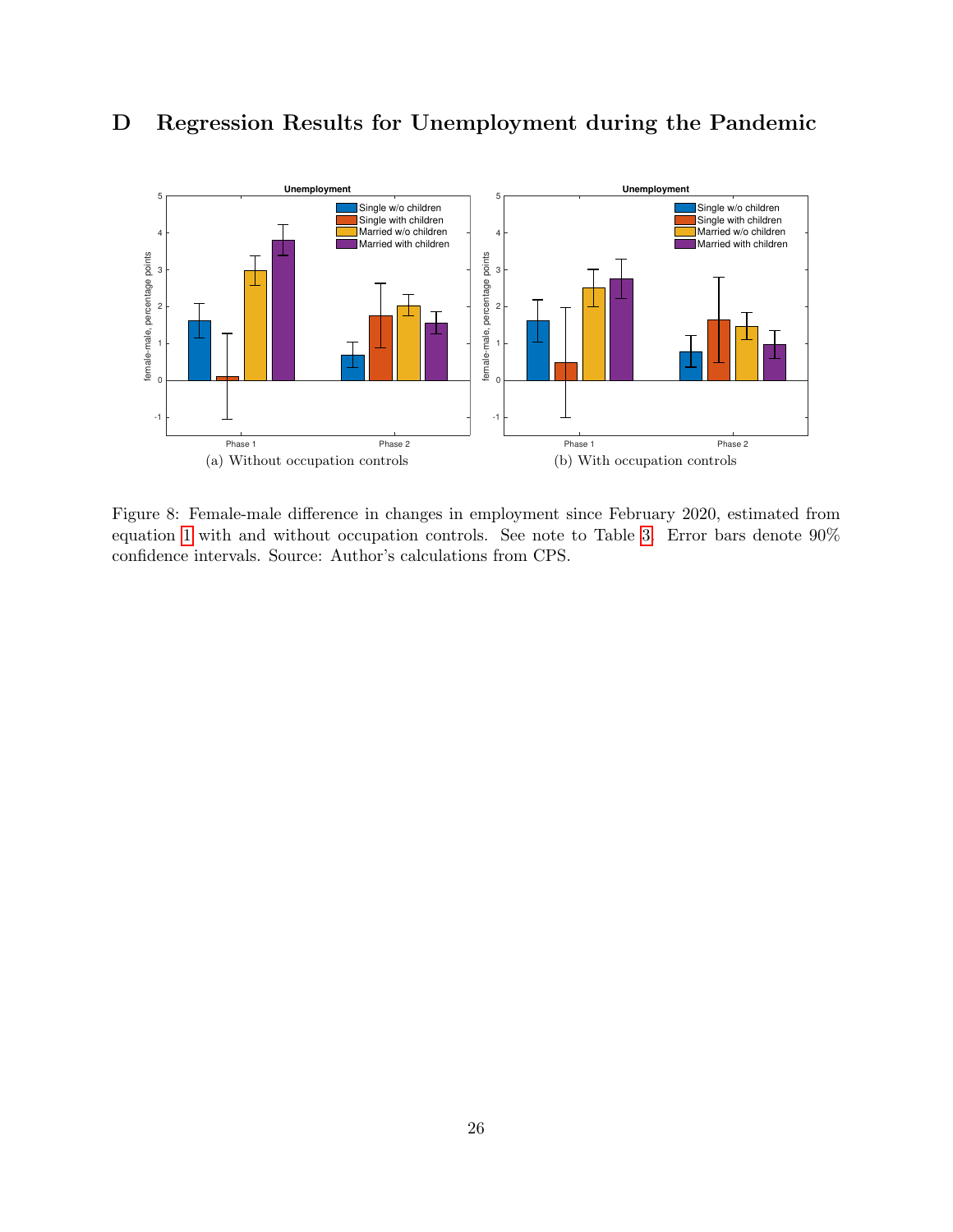# E Regression Results for the Great Recession

|                                     | Employment |          | Unemployment |          | Non-participation |          |
|-------------------------------------|------------|----------|--------------|----------|-------------------|----------|
| Change since pre-recession          | Recession  | Recovery | Recession    | Recovery | Recession         | Recovery |
| Average without occupation controls | $-1.0$     | $-2.2$   | 1.0          | $2.3\,$  | $-0.1$            | $-0.1$   |
| Share female                        | 13.4       | 37.3     | 17.3         | 38.9     | 86.9              | 82.8     |
|                                     | Recession  | Recovery | Recession    | Recovery | Recession         | Recovery |
| Average with occupation controls    | $-1.4$     | $-2.2$   | 1.5          | 2.3      | $-0.1$            | $-0.1$   |
| Share female                        | 43.0       | 50.1     | 44.9         | 51.6     | 80.5              | 77.6     |

Table 8: Change in Employment, Unemployment, Non-participation

The table reports selected estimates from specification 1 for employment, unemployment and non-participation for the Great Recession. The pre-recession phase runs from March to October 2007. The Recession phase from November 2007 to June 2009, and the Recovery phase from July 2009 to July 2012. The average effect is obtained by summing the contribution of each demographic group, obtained by multiplying the corresponding estimated effect for each phase of the pandemic with the group's population share in February 2020. The average effect is reported for the specification without and with occupational controls. In each case, "Share women" is the sum of all female contributions divided by the average effect for the specification with occupation controls. All values in percentage. Source: Authors' calculations based on CPS.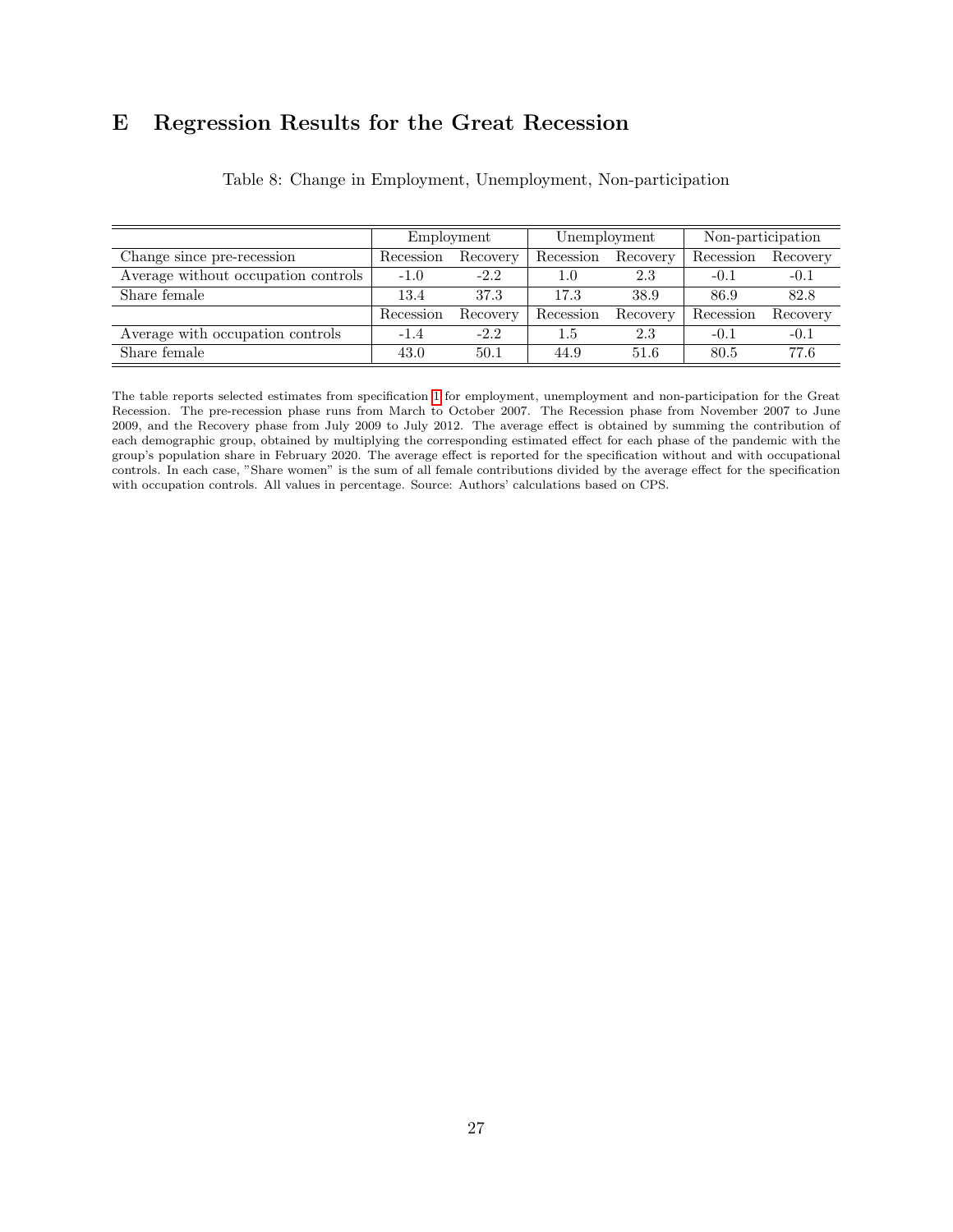

Figure 9: Female-male difference in changes in employment since March-November 2007, during the Recession (December 2007-June 2009) and Recovery (July 2009-July 2012) of the Great Recession, estimated from equation 1 with and without occupation controls. See note to Table 8. Error bars denote  $90\%$  confidence intervals. Source: Autho $2\%$  calculations from CPS.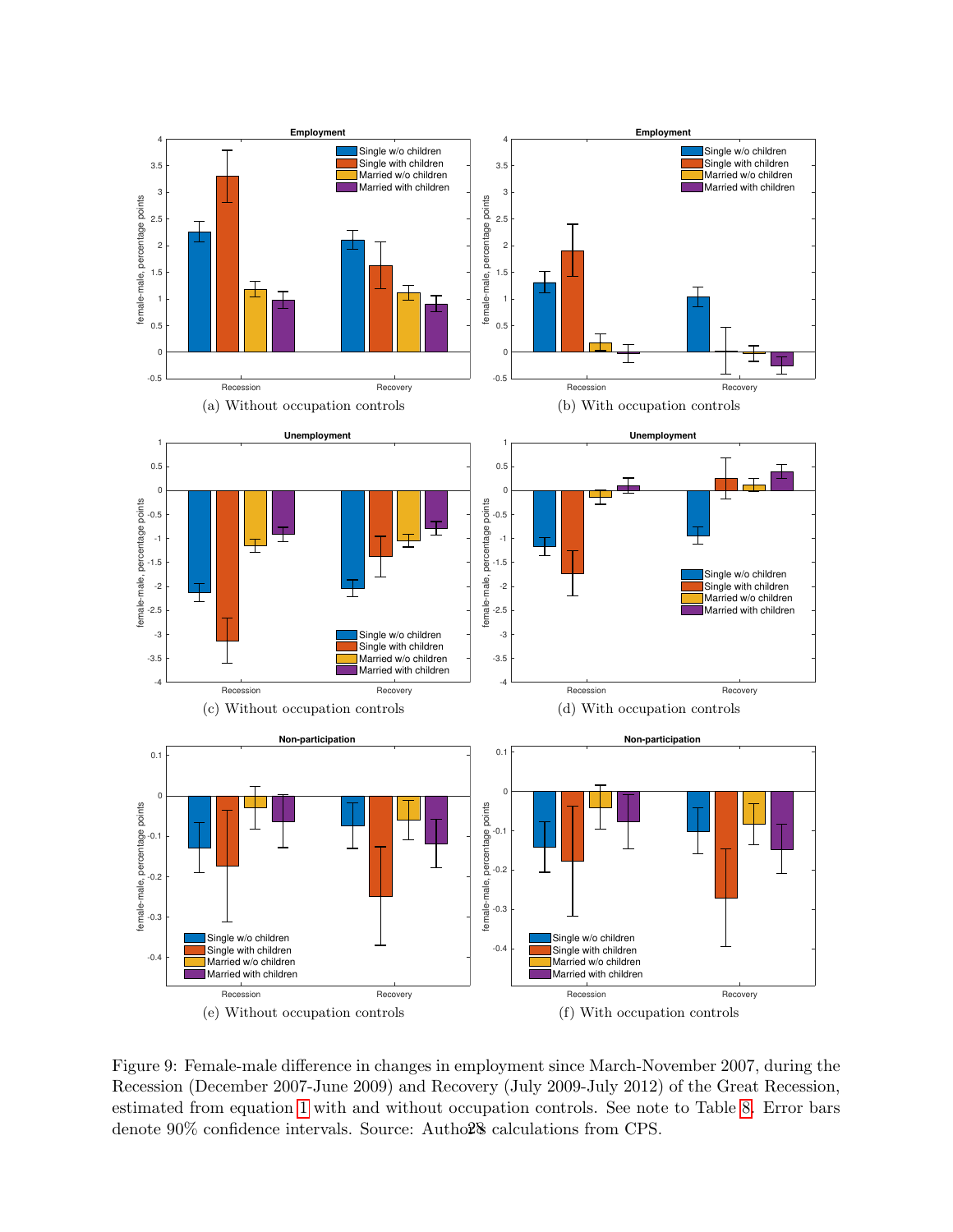## F Regression Tables

We report the full set of estimation results for specification 1 estimated during the pandemic and during the Great Recession. All specification include age and education controls. Individuals belong to one of the three age groups, aged 25-34, 35-44 and 45-54 years old. Likewise, we divide the sample into three education categories: high school degree or less, some college, and bachelor's degree or higher. To control any age-specific or education-specific impact of the pandemic, we include the age group dummies and education group dummies as well as their interactions with the recession phases in all specifications.

As the measure of occupation, we use the 2-digit Standard Occupational Classification (SOC) code provided by the CPS. To take into account the recessions' impact by occupation, we include 2-digit occupation dummies and their interactions with the recession phases.

The share in the population of each demographic group is reported in Table 9.

Table 9: Share of Population by Demographic Group

|                     |                       |                      | Men                  |                                             | Women |                      |                      |                       |  |
|---------------------|-----------------------|----------------------|----------------------|---------------------------------------------|-------|----------------------|----------------------|-----------------------|--|
|                     | Single $w/o$ children | Single with children | Married w/o children | Married with children   Single w/o children |       | Single with children | Married w/o children | Married with children |  |
| February 2020       | 19.15                 | 2.28                 | 10.1                 | 13.8                                        | 16.51 |                      | 15.38                | 14.26                 |  |
| March-November 2007 | 16.49                 |                      |                      | 15.06                                       |       |                      |                      |                       |  |
|                     |                       |                      |                      |                                             |       |                      |                      |                       |  |

All values in percentage. Source: Authors' calculations from CPS.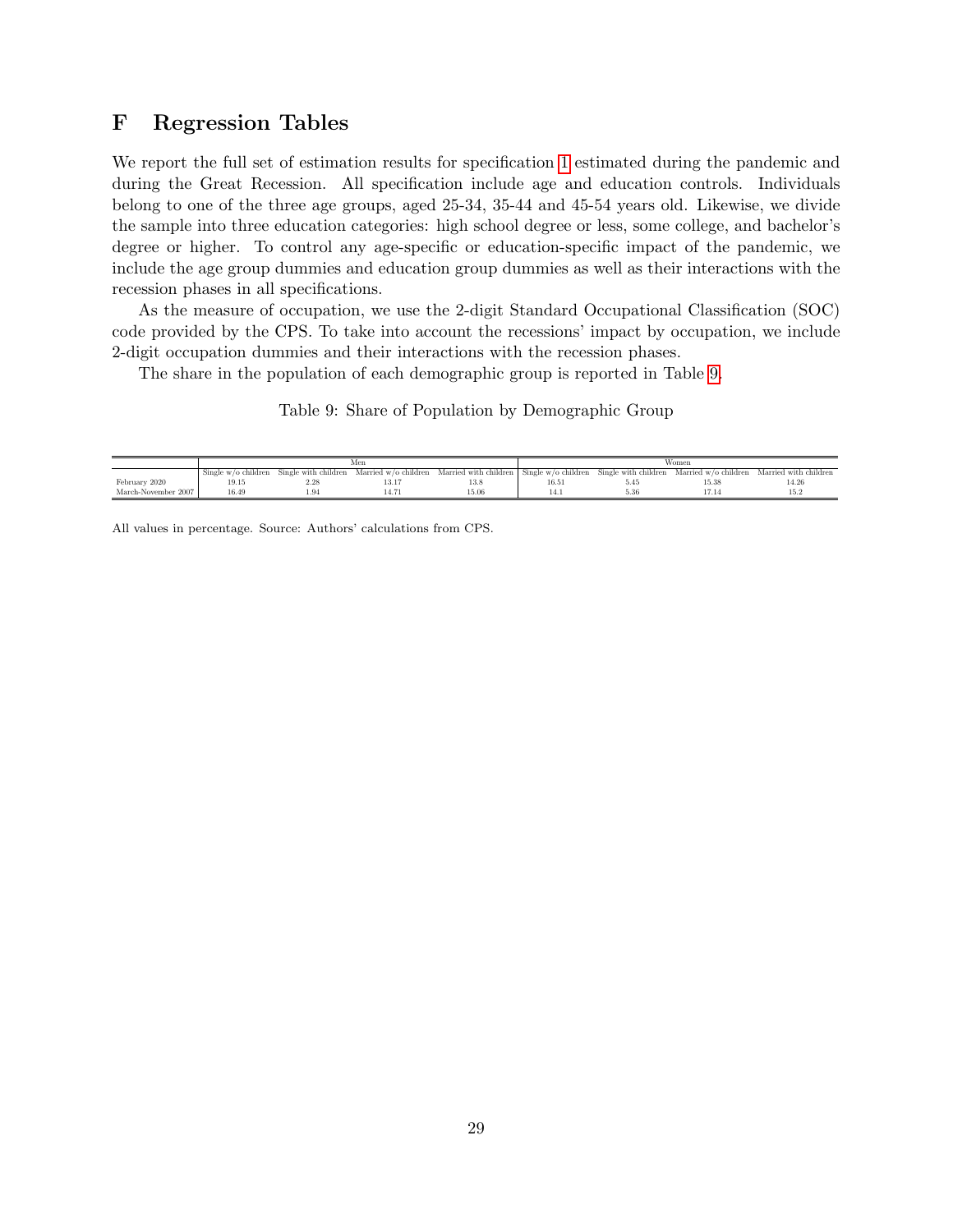|                                |                       | $w/o$ occupation controls |                         |                       | $w/$ occupation controls |                         |
|--------------------------------|-----------------------|---------------------------|-------------------------|-----------------------|--------------------------|-------------------------|
| Independent Variable           | Employment            | Unemployment              | <b>NILF</b>             | Employment            | Unemployment             | <b>NILF</b>             |
| Phase1                         | $-0.0558$             | 0.0516                    | 0.00422                 | $-0.0343$             | 0.0323                   | 0.00200                 |
|                                | (0.00415)             | (0.00398)                 | (0.00133)               | (0.00571)             | (0.00550)                | (0.00172)               |
| Phase2                         | $-0.0430$             | 0.0408                    | 0.00226                 | $-0.0327$             | 0.0329                   | $-0.000194$             |
|                                | (0.00318)             | (0.00302)                 | (0.00107)               | (0.00441)             | (0.00422)                | (0.00139)               |
| Female                         | 0.0174                | $-0.0164$                 | $-0.00101$              | 0.0127                | $-0.0116$                | $-0.00118$              |
|                                | (0.00272)             | (0.00257)                 | (0.000939)              | (0.00327)             | (0.00310)                | (0.00110)               |
| Married                        | 0.0320                | $-0.0292$                 | $-0.00280$              | 0.0314                | $-0.0278$                | $-0.00354$              |
|                                | (0.00264)             | (0.00250)                 | (0.000898)              | (0.00301)             | (0.00286)                | (0.00100)               |
| Children                       | $-0.00916$            | 0.00691                   | 0.00225                 | $-0.0193$             | 0.0190                   | 0.000309                |
|                                | (0.00651)             | (0.00614)                 | (0.00233)               | (0.00865)             | (0.00838)                | (0.00244)               |
| Female*Married                 | $-0.0208$             | 0.0172                    | 0.00366                 | $-0.0231$             | 0.0176                   | 0.00545                 |
|                                | (0.00355)             | (0.00331)                 | (0.00131)               | (0.00412)             | (0.00385)                | (0.00151)               |
| Female*Children                | $-0.00859$            | 0.00639                   | 0.00220                 | $-0.00278$            | $-0.00222$               | 0.00500                 |
|                                | (0.00777)             | (0.00730)                 | (0.00289)               | (0.0101)              | (0.00970)                | (0.00314)               |
| $Married*Children$             | 0.0110                | $-0.00744$                | $-0.00352$              | 0.0216                | $-0.0203$                | $-0.00126$              |
|                                | (0.00686)             | (0.00648)                 | (0.00242)               | (0.00900)             | (0.00871)                | (0.00254)               |
| Female*Married*Children        | $-0.000684$           | $-0.000389$               | 0.00107                 | $-0.00647$            | 0.00948                  | $-0.00301$              |
|                                | (0.00843)             | (0.00788)                 | (0.00318)               | (0.0108)              | (0.0103)                 | (0.00346)               |
| Female*Phase1                  | $-0.0177$             | 0.0161                    | 0.00161                 | $-0.0164$             | 0.0161                   | 0.000314                |
|                                | (0.00483)             | (0.00463)                 | (0.00160)               | (0.00589)             | (0.00569)                | (0.00181)               |
| Female*Phase2                  | $-0.00872$            | 0.00690                   | 0.00182                 | $-0.0108$             | 0.00783                  | 0.00293                 |
|                                | (0.00365)             | (0.00346)                 | (0.00123)               | (0.00447)             | (0.00427)                | (0.00145)               |
| Married*Phase1                 | 0.0334                | $-0.0288$                 | $-0.00455$              | 0.0210                | $-0.0188$                | $-0.00224$              |
|                                | (0.00458)             | (0.00439)                 | (0.00145)               | (0.00539)             | (0.00519)                | (0.00166)               |
| Married*Phase2                 | 0.0237                | $-0.0225$                 | $-0.00124$              | 0.0140                | $-0.0148$                | 0.000727                |
|                                | (0.00346)             | (0.00329)                 | (0.00114)               | (0.00405)             | (0.00387)                | (0.00129)               |
| Children*Phase1                | 0.00389               | 0.00188                   | $-0.00577$              | 0.0148                | $-0.00984$               | $-0.00501$              |
|                                | (0.0106)              | (0.0102)                  | (0.00334)               | (0.0134)              | (0.0131)                 | (0.00355)               |
| Children*Phase2                | 0.0147                | $-0.00927$                | $-0.00548$              | 0.0165                | $-0.0138$                | $-0.00277$              |
|                                | (0.00813)             | (0.00775)                 | (0.00271)               | (0.0106)              | (0.0103)                 | (0.00296)               |
| Female*Married*Phase1          | $-0.0146$             | 0.0136                    | 0.000964                | $-0.00804$            | 0.00897                  | $-0.000935$             |
|                                | (0.00645)             | (0.00615)                 | (0.00213)               | (0.00760)             | (0.00731)                | (0.00239)               |
| Female*Married*Phase2          | $-0.0131$             | 0.0134                    | $-0.000342$             | $-0.00328$            | 0.00680                  | $-0.00352$              |
|                                | (0.00479)             | (0.00451)                 | (0.00170)               | (0.00568)             | (0.00539)                | (0.00195)               |
| Female*Children*Phase1         | 0.00818               | $-0.0150$                 | 0.00681                 | 0.00505               | $-0.0113$                | 0.00626                 |
|                                | (0.0130)              | (0.0125)                  | (0.00440)               | (0.0162)              | (0.0157)                 | (0.00484)               |
| Female*Children*Phase2         | $-0.0162$             | 0.0106                    | 0.00563                 | $-0.00990$            | 0.00847                  | 0.00143                 |
| Married*Children*Phase1        | (0.00992)             | (0.00940)                 | (0.00348)               | (0.0127)              | (0.0122)                 | (0.00390)               |
|                                | $-0.0106$             | 0.00381                   | 0.00682                 | $-0.0262$             | 0.0209                   | 0.00534                 |
| Married*Children*Phase2        | (0.0114)<br>$-0.0168$ | (0.0109)<br>0.0117        | (0.00352)<br>0.00509    | (0.0143)<br>$-0.0179$ | (0.0139)<br>0.0166       | (0.00377)<br>0.00131    |
|                                | (0.00863)             |                           |                         | (0.0112)              | (0.0109)                 |                         |
| Female*Married*Children*Phase1 | $-0.0169$             | (0.00822)<br>0.0233       | (0.00284)<br>$-0.00642$ | $-0.00964$            | 0.0138                   | (0.00311)<br>$-0.00413$ |
|                                | (0.0144)              | (0.0138)                  | (0.00486)               | (0.0178)              | (0.0172)                 | (0.00536)               |
| Female*Married*Children*Phase2 | 0.0184                | $-0.0152$                 | $-0.00313$              | 0.0105                | $-0.0134$                | $0.00290\,$             |
|                                | (0.0109)              | (0.0103)                  | (0.00389)               | (0.0138)              | (0.0132)                 | (0.00433)               |
| Constant                       | 0.958                 | 0.0387                    | 0.00360                 | 0.965                 | 0.0320                   | 0.00313                 |
|                                | (0.00240)             | (0.00227)                 | (0.000829)              | (0.00329)             | (0.00312)                | (0.00110)               |
|                                |                       |                           |                         |                       |                          |                         |
| Observations                   | 354,794               | 354,794                   | 354,794                 | 354,794               | 354,794                  | 354,794                 |
| R-squared                      | 0.027                 | 0.025                     | $\,0.003\,$             | $\,0.054\,$           | 0.050                    | 0.004                   |
|                                |                       |                           |                         |                       |                          |                         |

#### Table 10: Regression Results: Pandemic Recession

Selected estimated coefficients for changes in employment since February 2020, during Phase 1 (March-May 2020) and Phase 2 (June-November 2020) of the pandemic recession, estimated from equation 1 with and without occupation controls. See note to Table 3. St. errors in parenthesis. Source: Author's calculations from CPS.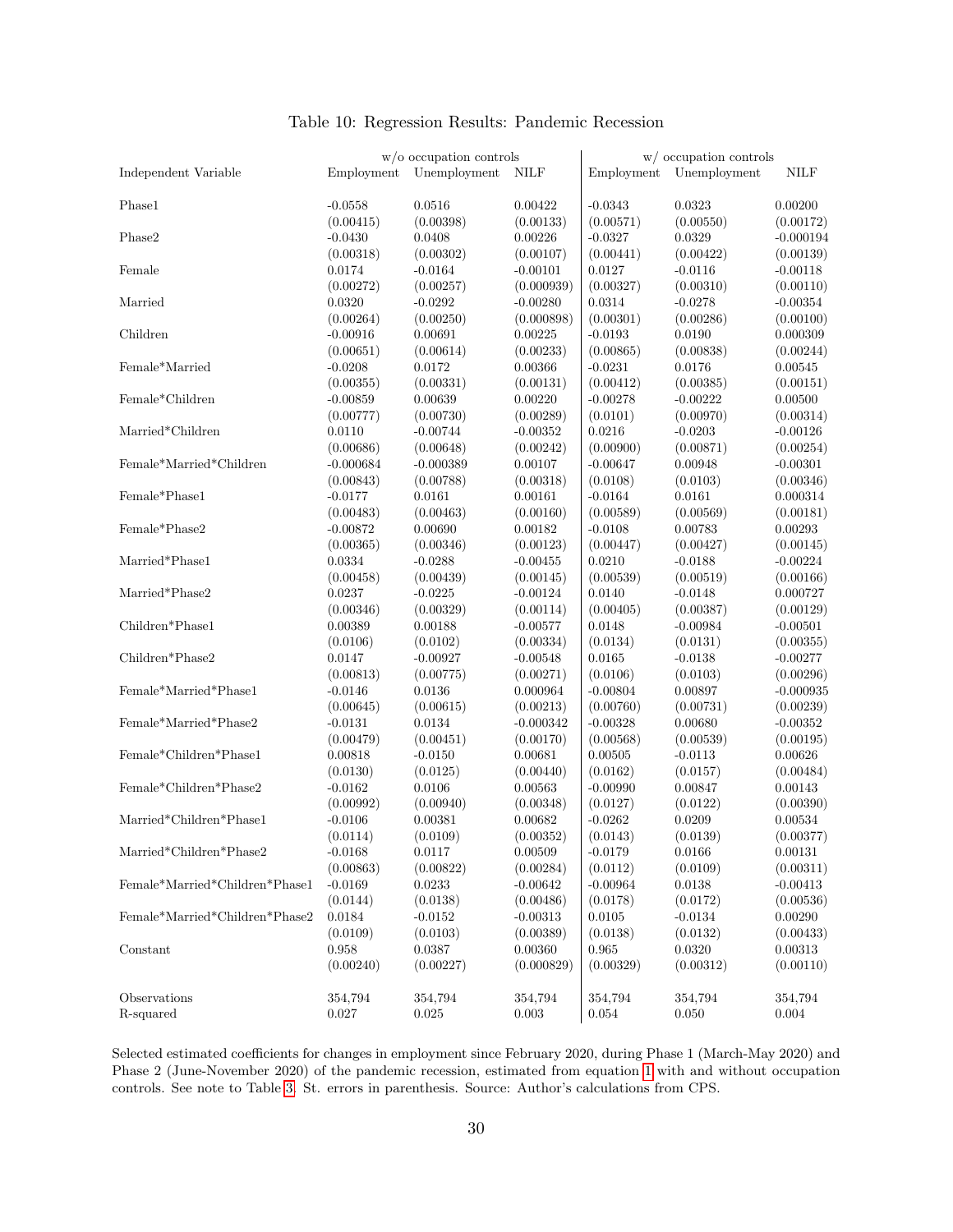|                                |                                  |                         | $w$ /o occupation controls        |                                        |                                 |                         | w/ occupation controls               |                           |
|--------------------------------|----------------------------------|-------------------------|-----------------------------------|----------------------------------------|---------------------------------|-------------------------|--------------------------------------|---------------------------|
| Independent Variable           | EU flow                          | UE flow                 | EN flow                           | UN flow                                | EU flow                         | UE flow                 | EN flow                              | UN flow                   |
| Phase1                         | 0.0268                           | $-0.00660$              | 0.00344                           | 0.000592                               | 0.0158                          | $-0.00542$              | 0.00328                              | 0.000202                  |
|                                | (0.00341)                        | (0.00373)               | (0.00100)                         | (0.000495)                             | (0.00469)                       | (0.00523)               | (0.00140)                            | (0.000588)                |
| Phase2                         | 0.00798                          | $-0.00812$              | 0.00139                           | 0.00168                                | 0.00953                         | $-0.00340$              | 0.000384                             | 0.000801                  |
|                                | (0.00228)                        | (0.00332)               | (0.000702)                        | (0.000437)                             | (0.00324)                       | (0.00465)               | (0.000955)                           | (0.000519)                |
| Female                         | $-0.00625$                       | 0.00101                 | $-0.000315$                       | $-0.000332$                            | $-0.00350$                      | 0.00289                 | $-0.000624$                          | $-0.000284$               |
|                                | (0.00194)                        | (0.00349)               | (0.000596)                        | (0.000219)                             | (0.00216)                       | (0.00431)               | (0.000918)                           | (0.000255)                |
| Married                        | $-0.00747$                       | $-0.0182$               | $-0.000302$                       | 3.67e-05                               | $-0.00609$                      | $-0.0181$               | $-0.00108$                           | $-6.26e-05$               |
|                                | (0.00200)                        | (0.00325)               | (0.000631)                        | (0.000309)                             | (0.00217)                       | (0.00378)               | (0.000779)                           | (0.000181)                |
| Children                       | 0.00175                          | 0.00631                 | 0.000676                          | 0.000554                               | 0.00850                         | 0.0122                  | 0.00175                              | 0.000843                  |
|                                | (0.00473)                        | (0.00764)               | (0.00154)                         | (0.00105)                              | (0.00690)                       | (0.00953)               | (0.00272)                            | (0.00122)                 |
| Female*Married                 | 0.00350                          | 0.0120                  | 0.000529                          | 0.000388                               | 0.00252                         | 0.0121                  | 0.00106                              | 0.000631                  |
|                                | (0.00250)                        | (0.00474)               | (0.000878)                        | (0.000425)                             | (0.00277)                       | (0.00559)               | (0.00103)                            | (0.000415)                |
| Female*Children                | 0.00189                          | $-0.00756$              | 0.000713                          | 0.000798                               | $-0.00483$                      | $-0.0163$               | $-0.000341$                          | 0.00109                   |
|                                | (0.00555)                        | (0.00922)               | (0.00192)                         | (0.00135)                              | (0.00773)                       | (0.0113)                | (0.00298)                            | (0.00173)                 |
| Married*Children               | $-0.00140$                       | $-0.00115$              | $-0.00133$                        | $-0.000571$                            | $-0.00764$                      | $-0.00217$              | $-0.00201$                           | $-0.000753$               |
|                                | (0.00503)                        | (0.00818)               | (0.00160)                         | (0.00110)                              | (0.00716)                       | (0.0101)                | (0.00275)                            | (0.00124)                 |
| Female*Married*Children        | 0.00173<br>(0.00603)             | 0.00860<br>(0.0103)     | $-0.000193$<br>(0.00208)          | $-0.000904$                            | 0.00802<br>(0.00822)            | 0.0132<br>(0.0126)      | 0.000683<br>(0.00308)                | $-0.00140$<br>(0.00179)   |
| Female*Phase1                  | 0.0107                           | 0.00154                 | 0.000342                          | (0.00142)<br>0.000807                  | 0.00626                         | $-0.00185$              | $-0.00125$                           | 0.000318                  |
| Female*Phase2                  | (0.00393)<br>0.00517             | (0.00439)<br>$-0.00108$ | (0.00129)<br>0.000821             | (0.000559)<br>0.000180<br>(0.000496)   | (0.00472)<br>0.000893           | (0.00545)<br>$-0.00389$ | (0.00160)<br>0.00181                 | (0.000619)<br>0.000557    |
| Married*Phase1                 | (0.00249)<br>$-0.0118$           | (0.00389)<br>0.00967    | (0.000830)<br>$-0.00406$          | $-0.000340$                            | (0.00294)<br>$-0.00802$         | (0.00482)<br>0.0119     | (0.00114)<br>$-0.00323$              | (0.000607)<br>$-0.000280$ |
| Married*Phase2                 | (0.00382)                        | (0.00414)               | (0.00120)                         | (0.000550)                             | (0.00447)                       | (0.00498)               | (0.00146)                            | (0.000514)                |
|                                | $-0.000725$                      | 0.00777                 | $-0.000352$                       | $-0.00125$                             | $-0.00130$                      | 0.00925                 | 0.000747                             | $-0.000723$               |
| Children*Phase1                | (0.00249)                        | (0.00362)               | (0.000826)                        | (0.000498)                             | (0.00286)                       | (0.00424)               | (0.000954)                           | (0.000483)                |
|                                | $-0.00910$                       | 0.000712                | $-0.00369$                        | $9.16e-05$                             | $-0.0181$                       | $-0.00354$              | $-0.00727$                           | $-0.000699$               |
| Children*Phase2                | (0.00830)<br>0.000266            | (0.00960)<br>$-0.00259$ | (0.00246)<br>$-0.00277$           | (0.00160)<br>$-0.000564$               | (0.0107)<br>$-0.00225$          | (0.0123)<br>$-0.0110$   | (0.00319)<br>$-0.00377$<br>(0.00283) | (0.00158)<br>$-0.000130$  |
| Female*Married*Phase1          | (0.00573)<br>0.00590             | (0.00846)<br>$-0.00897$ | (0.00172)<br>0.00160              | (0.00139)<br>$-0.000452$               | (0.00828)<br>0.00692            | (0.0105)<br>$-0.00803$  | 0.00157                              | (0.00173)<br>$-0.000336$  |
| Female*Married*Phase2          | (0.00532)                        | (0.00600)               | (0.00169)                         | (0.000801)                             | (0.00619)                       | (0.00719)               | (0.00195)                            | (0.000820)                |
|                                | 0.00295                          | $-0.00505$              | $-0.000591$                       | 0.000422                               | 0.00244                         | $-0.00767$              | $-0.00151$                           | $-0.000234$               |
| Female*Children*Phase1         | (0.00329)<br>0.00837<br>(0.0103) | (0.00528)<br>0.00255    | (0.00117)<br>0.00362<br>(0.00330) | (0.000716)<br>$-0.000517$<br>(0.00206) | (0.00383)<br>0.0148<br>(0.0130) | (0.00624)<br>0.00995    | (0.00134)<br>0.00842<br>(0.00407)    | (0.000802)<br>0.000659    |
| Female*Children*Phase2         | 0.00596                          | (0.0117)<br>0.00895     | 0.00299<br>(0.00231)              | $-0.000703$<br>(0.00176)               | 0.00983<br>(0.00957)            | (0.0147)<br>0.0204      | 0.00362                              | (0.00239)<br>$-0.00208$   |
| Married*Children*Phase1        | (0.00693)<br>0.0122              | (0.0103)<br>$-0.00730$  | 0.00490                           | $-0.000181$                            | 0.0242                          | (0.0125)<br>$-0.00750$  | (0.00328)<br>0.00820                 | (0.00224)<br>0.000547     |
| Married*Children*Phase2        | (0.00900)                        | (0.0103)                | (0.00262)                         | (0.00165)                              | (0.0115)                        | (0.0131)                | (0.00337)                            | (0.00163)                 |
|                                | 0.00152                          | $-0.00116$              | 0.00235                           | 0.000392                               | 0.00327                         | 0.00306                 | 0.00284                              | $-0.000496$               |
| Female*Married*Children*Phase1 | (0.00613)                        | (0.00907)               | (0.00183)                         | (0.00145)                              | (0.00867)                       | (0.0112)                | (0.00290)                            | (0.00177)                 |
|                                | $-0.00389$                       | $\,0.00553\,$           | $-0.00330$                        | 0.000519                               | $-0.0136$                       | $-0.00194$              | $-0.00776$                           | $-0.000485$               |
|                                | (0.0116)                         | (0.0131)                | (0.00363)                         | (0.00220)                              | (0.0144)                        | (0.0163)                | (0.00442)                            | (0.00252)                 |
| Female*Married*Children*Phase2 | $-0.00767$                       | $-0.00771$              | $-0.00188$                        | 0.00116                                | $-0.0108$                       | $-0.0151$               | $-0.00214$                           | 0.00296                   |
| Constant                       | (0.00762)                        | (0.0115)                | (0.00255)                         | (0.00189)                              | (0.0103)                        | (0.0140)                | (0.00347)                            | (0.00236)                 |
|                                | 0.0128                           | 0.0310                  | 0.000892                          | $-9.70e-05$                            | 0.00895                         | 0.0233                  | 0.000648                             | $2.83e-06$                |
|                                | (0.00183)                        | (0.00297)               | (0.000515)                        | (0.000235)                             | (0.00253)                       | (0.00413)               | (0.000779)                           | (0.000283)                |
| Observations                   | 224,512                          | 224,512                 | 224,512                           | 224,512                                | 224,512                         | 224,512                 | 224,512                              | 224,512                   |
| R-squared                      | $0.017\,$                        | 0.004                   | $0.002\,$                         | 0.001                                  | 0.029                           | 0.011                   | 0.003                                | 0.001                     |

#### Table 11: Regression Results: Pandemic Recession

Selected estimated coefficients for changes in employment since February 2020, during Phase 1 (March-May 2020) and Phase 2 (June-November 2020) of the pandemic recession, estimated from equation 1 with and without occupation controls. See note to Table 4. St. errors in parenthesis. Source: Author's calculations from CPS.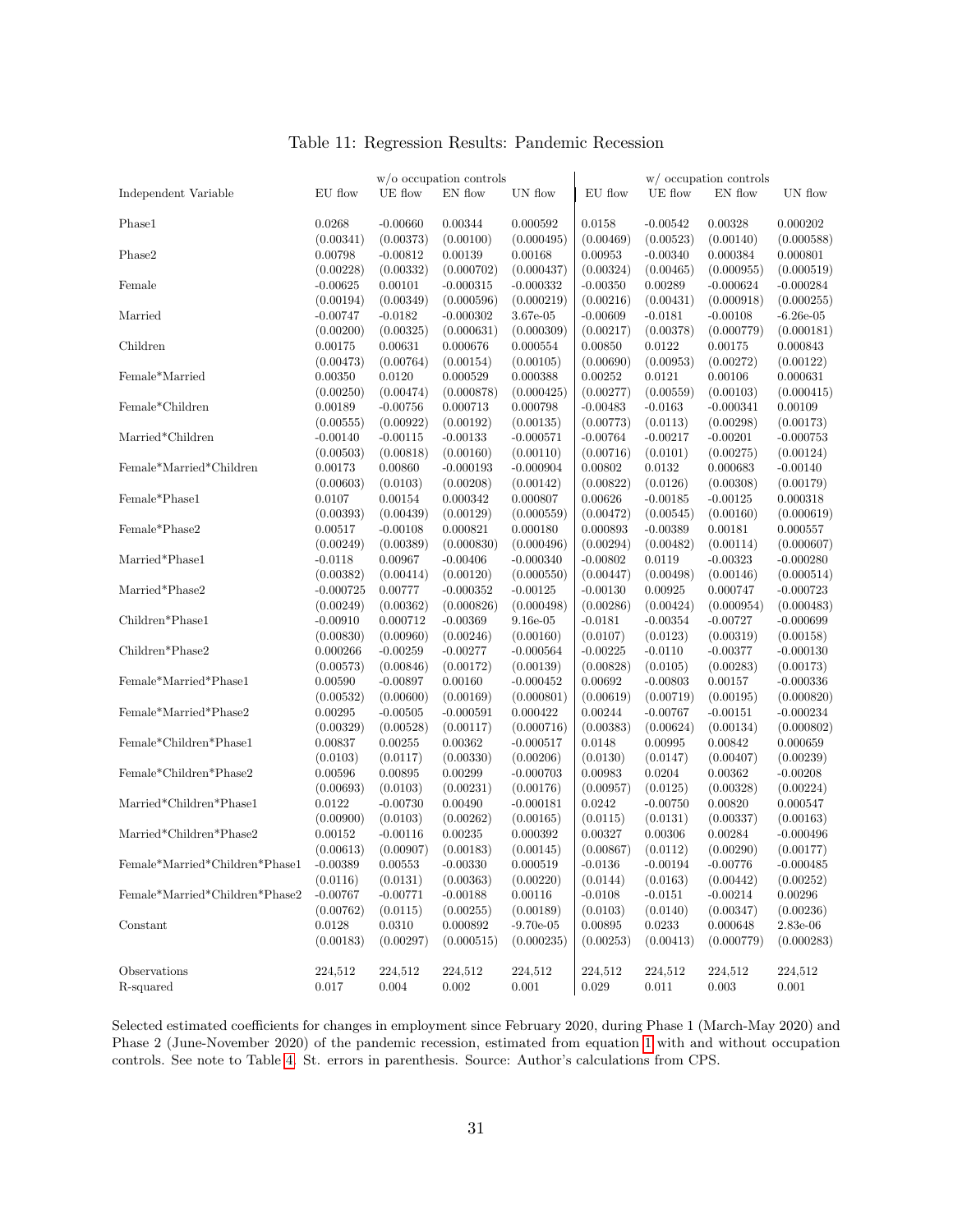|                                   |            | $w/o$ occupation controls |             |             | w/ occupation controls |             |
|-----------------------------------|------------|---------------------------|-------------|-------------|------------------------|-------------|
| Independent Variable              | Employment | Unemployment              | <b>NILF</b> | Employment  | Unemployment           | <b>NILF</b> |
| Recession                         | $-0.0250$  | 0.0248                    | 0.000198    | $-0.0240$   | 0.0240                 | $2.48e-05$  |
|                                   | (0.00162)  | (0.00154)                 | (0.000520)  | (0.00186)   | (0.00177)              | (0.000596)  |
| Recovery                          | $-0.0427$  | 0.0429                    | $-0.000202$ | $-0.0361$   | 0.0366                 | $-0.000481$ |
|                                   | (0.00150)  | (0.00143)                 | (0.000471)  | (0.00172)   | (0.00165)              | (0.000542)  |
| Female                            | 0.00577    | $-0.00660$                | 0.000822    | $-0.000210$ | $-0.000989$            | 0.00120     |
|                                   | (0.00151)  | (0.00144)                 | (0.000509)  | (0.00156)   | (0.00148)              | (0.000528)  |
| Married                           | 0.0325     | $-0.0304$                 | $-0.00219$  | 0.0300      | $-0.0281$              | $-0.00189$  |
|                                   | (0.00132)  | (0.00125)                 | (0.000438)  | (0.00132)   | (0.00125)              | (0.000440)  |
| Children                          | 0.00485    | $-0.00270$                | $-0.00215$  | 0.00550     | $-0.00338$             | $-0.00212$  |
|                                   | (0.00317)  | (0.00307)                 | (0.000841)  | (0.00316)   | (0.00307)              | (0.000844)  |
| Female*Married                    | $-0.0157$  | 0.0132                    | 0.00248     | $-0.0142$   | 0.0119                 | 0.00231     |
|                                   | (0.00188)  | (0.00177)                 | (0.000666)  | (0.00187)   | (0.00176)              | (0.000666)  |
| Female*Children                   | $-0.0268$  | 0.0208                    | 0.00599     | $-0.0280$   | 0.0221                 | 0.00591     |
|                                   | (0.00395)  | (0.00379)                 | (0.00121)   | (0.00394)   | (0.00378)              | (0.00121)   |
| Married*Children                  | $-0.00324$ | 0.00219                   | 0.00105     | $-0.00349$  | 0.00250                | 0.000992    |
|                                   | (0.00334)  | (0.00323)                 | (0.000910)  | (0.00333)   | (0.00322)              | (0.000911)  |
| Female*Married*Children           | 0.0152     | $-0.0144$                 | $-0.000758$ | 0.0160      | $-0.0153$              | $-0.000677$ |
|                                   | (0.00429)  | (0.00408)                 | (0.00139)   | (0.00428)   | (0.00408)              | (0.00139)   |
| Female*Recession                  | 0.0226     | $-0.0213$                 | $-0.00128$  | 0.0131      | $-0.0117$              | $-0.00142$  |
|                                   | (0.00194)  | (0.00185)                 | (0.000616)  | (0.00199)   | (0.00190)              | (0.000639)  |
| Female*Recovery                   | 0.0211     | $-0.0204$                 | $-0.000739$ | 0.0104      | $-0.00942$             | $-0.00101$  |
|                                   | (0.00180)  | (0.00173)                 | (0.000563)  | (0.00186)   | (0.00178)              | (0.000585)  |
| Married*Recession                 | 0.0121     | $-0.0114$                 | $-0.000731$ | 0.0121      | $-0.0113$              | $-0.000741$ |
|                                   | (0.00175)  | (0.00168)                 | (0.000538)  | (0.00175)   | (0.00168)              | (0.000539)  |
| Married*Recovery                  | 0.0227     | $-0.0227$                 | $-6.58e-06$ | 0.0229      | $-0.0228$              | $-4.79e-05$ |
|                                   | (0.00162)  | (0.00155)                 | (0.000490)  | (0.00161)   | (0.00154)              | (0.000492)  |
| Children*Recession                | $-0.0208$  | 0.0202                    | 0.000604    | $-0.0185$   | 0.0179                 | 0.000566    |
|                                   | (0.00430)  | (0.00419)                 | (0.00108)   | (0.00429)   | (0.00418)              | (0.00108)   |
| Children*Recovery                 | $-0.0150$  | 0.0145                    | 0.000468    | $-0.0116$   | 0.0112                 | 0.000457    |
|                                   | (0.00383)  | (0.00373)                 | (0.000945)  | (0.00381)   | (0.00371)              | (0.000948)  |
| Female*Married*Recession          | $-0.0108$  | 0.00980                   | 0.000989    | $-0.0113$   | 0.0103                 | 0.00101     |
|                                   | (0.00243)  | (0.00231)                 | (0.000808)  | (0.00242)   | (0.00230)              | (0.000808)  |
| Female*Married*Recovery           | $-0.0101$  | 0.00991                   | 0.000143    | $-0.0107$   | 0.0105                 | 0.000177    |
|                                   | (0.00227)  | (0.00216)                 | (0.000742)  | (0.00226)   | (0.00215)              | (0.000742)  |
| Female*Children*Recession         | 0.0104     | $-0.00998$                | $-0.000454$ | 0.00592     | $-0.00556$             | $-0.000363$ |
|                                   | (0.00524)  | (0.00506)                 | (0.00151)   | (0.00522)   | (0.00504)              | (0.00151)   |
| Female*Children*Recovery          | $-0.00487$ | 0.00662                   | $-0.00175$  | $-0.0102$   | 0.0119                 | $-0.00170$  |
|                                   | (0.00473)  | (0.00457)                 | (0.00134)   | (0.00472)   | (0.00456)              | (0.00134)   |
| Married*Children*Recession        | 0.0235     | $-0.0232$                 | $-0.000354$ | 0.0208      | $-0.0205$              | $-0.000270$ |
|                                   | (0.00453)  | (0.00441)                 | (0.00116)   | (0.00451)   | (0.00439)              | (0.00116)   |
| Married*Children*Recovery         | 0.0154     | $-0.0147$                 | $-0.000759$ | 0.0118      | $-0.0111$              | $-0.000693$ |
|                                   | (0.00405)  | (0.00394)                 | (0.00102)   | (0.00403)   | (0.00393)              | (0.00102)   |
| Female*Married*Children*Recession | $-0.0125$  | 0.0123                    | 0.000116    | $-0.00800$  | 0.00800                | $-4.90e-06$ |
|                                   | (0.00567)  | (0.00544)                 | (0.00172)   | (0.00565)   | (0.00543)              | (0.00172)   |
| Female*Married*Children*Recovery  | 0.00288    | $-0.00404$                | 0.00116     | 0.00796     | $-0.00902$             | 0.00107     |
|                                   | (0.00515)  | (0.00495)                 | (0.00154)   | (0.00514)   | (0.00494)              | (0.00155)   |
| Constant                          | 0.956      | 0.0404                    | 0.00373     | 0.968       | 0.0292                 | 0.00234     |
|                                   | (0.00123)  | (0.00116)                 | (0.000424)  | (0.00141)   | (0.00133)              | (0.000488)  |
| Observations                      | 2,968,942  | 2,968,942                 | 2,968,942   | 2,968,942   | 2,968,942              | 2,968,942   |
| R-squared                         | 0.023      | $0.023\,$                 | 0.001       | 0.033       | 0.033                  | $0.002\,$   |

### Table 12: Regression Results: Great Recession

Selected estimated coefficients for changes in employment since March-November 2007, during the Recession (December 2007-June 2009) and Recovery (July 2009-July 2012) of the Great Recession, estimated from equation 1 with and without occupation controls. See note to Table 8. St. errors in parenthesis. Source: Author's calculations from CPS.